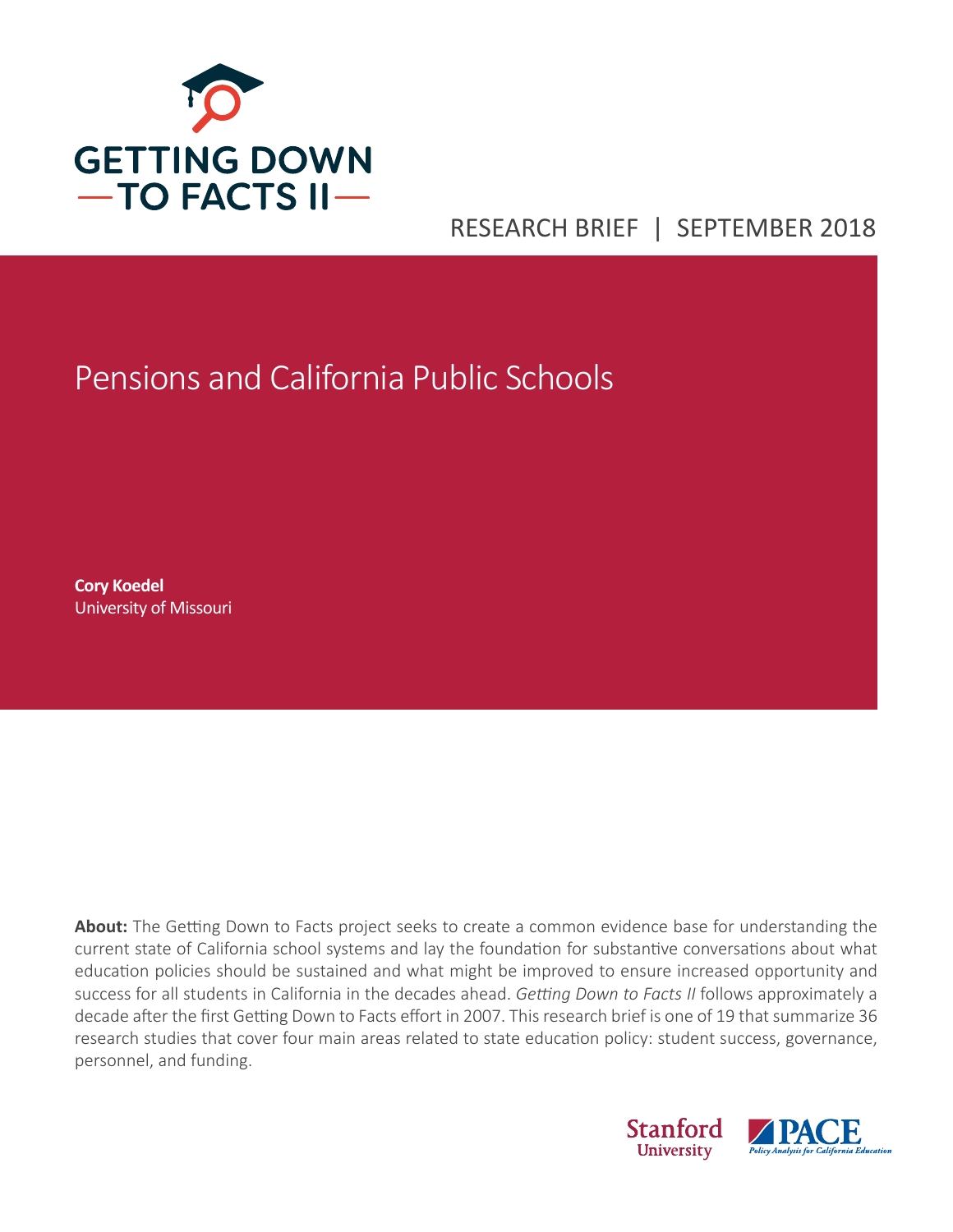This brief summarizes the *Getting Down to Facts II* technical report, Pensions and California Public Schools, by Cory Koedel and Gabriel E. Gassmann, September 2018.

This and all GDTFII studies can be found at [www.gettingdowntofacts.com.](http://www.gettingdowntofacts.com)

## Introduction

In 2014, the California Legislature passed Assembly Bill 1469, a law that requires teachers and school districts, along with the state government, to substantially increase their respective contributions to the California State Teachers' Retirement System (CalSTRS). The need for higher pension contributions is not a short-term aberration. Recent CalSTRS projections indicate that the higher rates will be required through 2046, assuming that the system continues to operate as it has and actuarial assumptions are met. The large increases in pension contributions have important implications for education finance in California.

The heart of the problem lies in the state's accrual of pension liabilities—which are effectively pension debt over an extended period of time. As of the 2017 valuation, CalSTRS had amassed a "debt" of approximately \$107 billion.

Within the current benefit structure, halting the growth of unfunded liabilities would require some combination of higher contribution rates and reduced benefits. Like many states, California has made moves on both fronts in recent years, but even bigger changes would be needed for long-term sustainability. The other option is to make modifications to the underlying benefit structure.

This study provides background information about how CalSTRS and other pension plans work before explaining in greater detail what is happening with CalSTRS and why. It also discusses options for reform, both within the current CalSTRS structure and under alternative structures. The full study includes examples of reforms from other states that California could consider in developing its own policy response.

#### **KEY FINDINGS**

- California's teacher retirement system provides a defined-benefit pension for retirees.
- Pension contributions depend on the cost of providing benefits for current workers and carryovers from plan operations in previous years.
- The total CalSTRS contribution rate is legislated to nearly double by 2021.
- Pension costs are rising because of accumulated debt and a change in assumptions.
- All options going forward involve some trade-offs.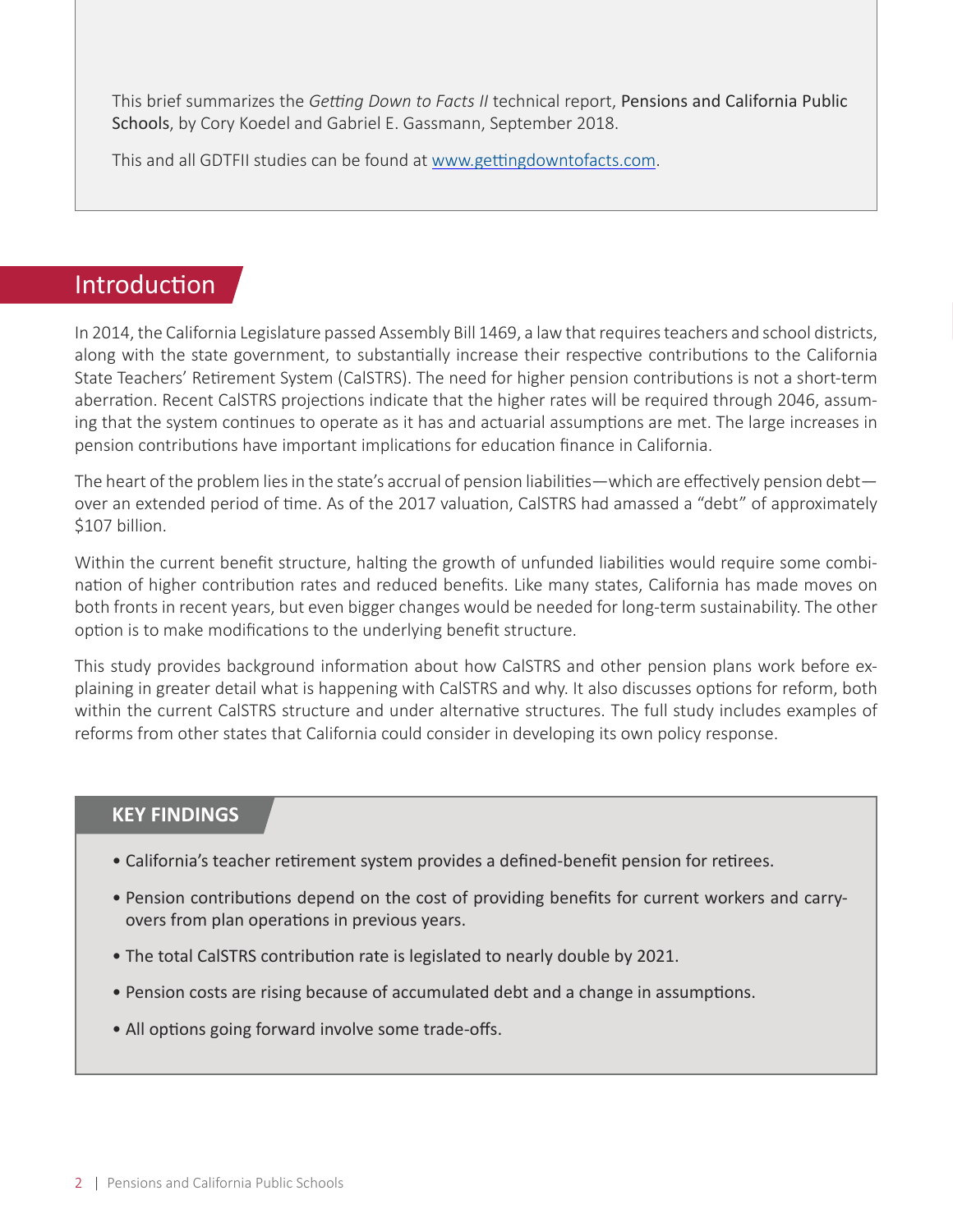#### DATA FOR THIS REPORT

The pension system data presented in this report are based on publicly available information, much of it from CalSTRS itself, synthesized to improve transparency and highlight key issues.

## Summary of Key Findings

#### California's teacher retirement system provides a defined-benefit pension for retirees

CalSTRS is a statewide defined-benefit (DB) pension plan that covers certificated personnel in public schools. Most U.S. teachers are covered by a similarly-structured, statewide DB plan. The level of retirement benefits for California teachers is within the norms of teacher plans in other states.

After California teachers have accrued five years of service, they are vested in CalSTRS. At that point, the benefit amount they receive at retirement is based on their years of service and "final average salary." Workers who leave before five years receive their own contributions back from the plan with interest, but lose all contributions made on their behalf by school districts and the state. In 2013, the state reduced benefits for new employees. (See the box on page 4 for more about the benefit formula.)

CalSTRS also provides an annual cost-of-living adjustment that is 2% of a teacher's initial pension benefit. California is one of several states where teachers are not enrolled in Social Security, which results in the state plan providing higher benefits and having higher costs than in states where teachers are also enrolled in Social Security.

This report primarily discusses CalSTRS. However, noncertificated school employees receive retirement benefits through the California Public Employees' Retirement System (CalPERS). Across California school districts, as of 2013-14, CalPERS contribution costs were on average about 50% of CalSTRS costs. CalPERS is also a traditional, final-average-salary DB pension plan, like CalSTRS. The structure and funding situation with CalPERS is not qualitatively different from that of CalSTRS.

#### CALIFORNA PUBLIC PENSION PLANS

- CalSTRS: California State Teachers' Retirement System to which all certificated educators belong, including teachers and administrators.
- CalPERS: California Public Employees' Retirement System, which covers other public employees, including classified employees within the K-12 system.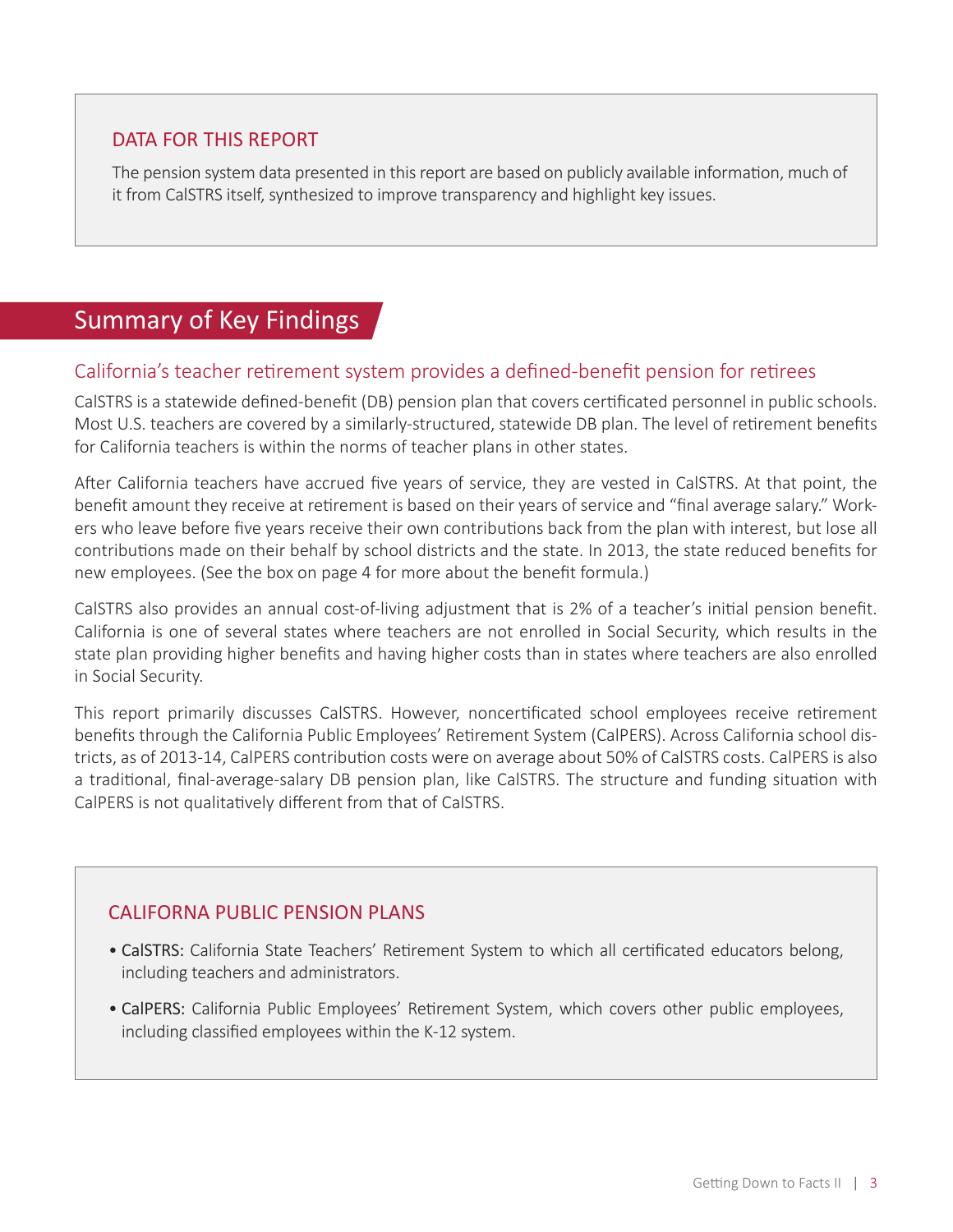#### THE CalSTRS BENEFIT FORMULA

- The basic formula for calculating pension benefits looks like this:
- (about 2% x years of service) x final average salary = benefit
- Example: Brenda has decided to retire at age 60. Having worked as a teacher since she was 35, she has 25 years of service. Her highest single year of earnings was \$100,000. Using the formula above, her base annual pension benefit would be as follows:

 $(2\% \times 25 \text{ years of service}) = 50\%$ 

50%  $\times$  \$100,000 highest salary = Brenda's pension benefit of \$50,000

The above is a simplification given that there are many additional variables for any individual. For example:

- Depending on when a teacher was hired, the final average salary is calculated as either the highest single year of earnings or the average of the highest three years.
- Teachers employed before 2013 reach eligibility for the 2% multiplier level at age 60. Teachers hired after that will not attain the 2% multiplier level until age 62.

#### Pension contributions depend on the cost of providing benefits for current workers and carryovers from plan operations in previous years

Each year, CalSTRS actuaries set the Annual Required Contribution (ARC), which is the total contribution needed in order to fund the pension plan according to actuarial calculations. The ARC consists of two components.

First is the estimated annual cost of providing promised retirement benefits for current workers based on the formulas discussed in the previous section, referred to as the "normal cost." The normal cost is determined by actuarial calculations that are complex, uncertain, and require assumptions about many factors, including the expected rate of return on assets, life expectancies of members, salary growth profiles, and career persistence profiles.

The second component is carryover balances from previous years. In principle, carryovers can be positive or negative, but in recent history they have been consistently negative in California and in state plans nationally. Negative carryovers can accumulate over time and are referred to collectively by pension actuaries as the Unfunded Actuarial Accrued Liability (UAAL), effectively pension debt. A portion of the ARC—often substantial—is needed to service pension debt.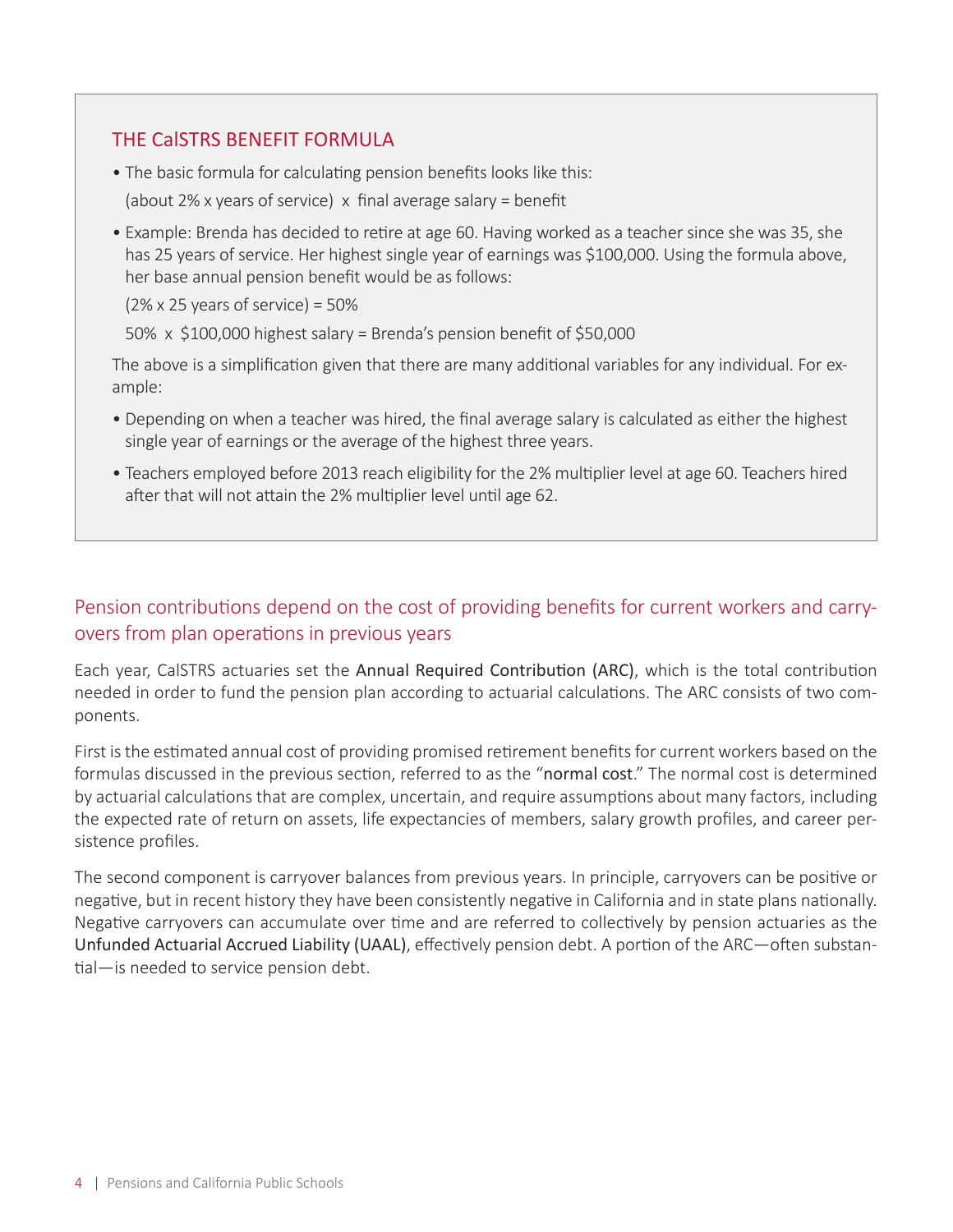#### PENSION ACCOUNTING TERMS

- Normal Cost: the estimated annual cost of providing promised retirement benefits for current workers based on assumptions about return on assets, life expectancy of members, etc.
- ARC Annual Required Contribution: the total of normal cost, plus carryovers—whether positive or negative—from previous years, measured as a percentage of covered employees' salaries.
- UAAL Unfunded Actuarial Accrued Liability: pension debt that accumulates when promised benefits from previous years exceed the value of the amount paid into the pension fund.
- Statutory Contribution Rate: the state-determined amount that employees, employers (school districts), and the state must pay into the pension program, measured as a percentage of covered teachers' salaries.

In some states, the statutory contribution rate is explicitly bound to the ARC. In the case of CalSTRS, the statutory contribution need not match the ARC. Figure 1 shows changes in CalSTRS contributions and the ARC since 2006. Note that each year in which the statutory contribution falls below the ARC, the pension fund is running a deficit according to actuarial calculations.



#### **Figure 1:** CalSTRS Statutory Contribution Rates Versus the ARC, 2006–2017, as Percent of Salaries

Data: CalSTRS' actuarial valuation reports and Assembly Bill 1469.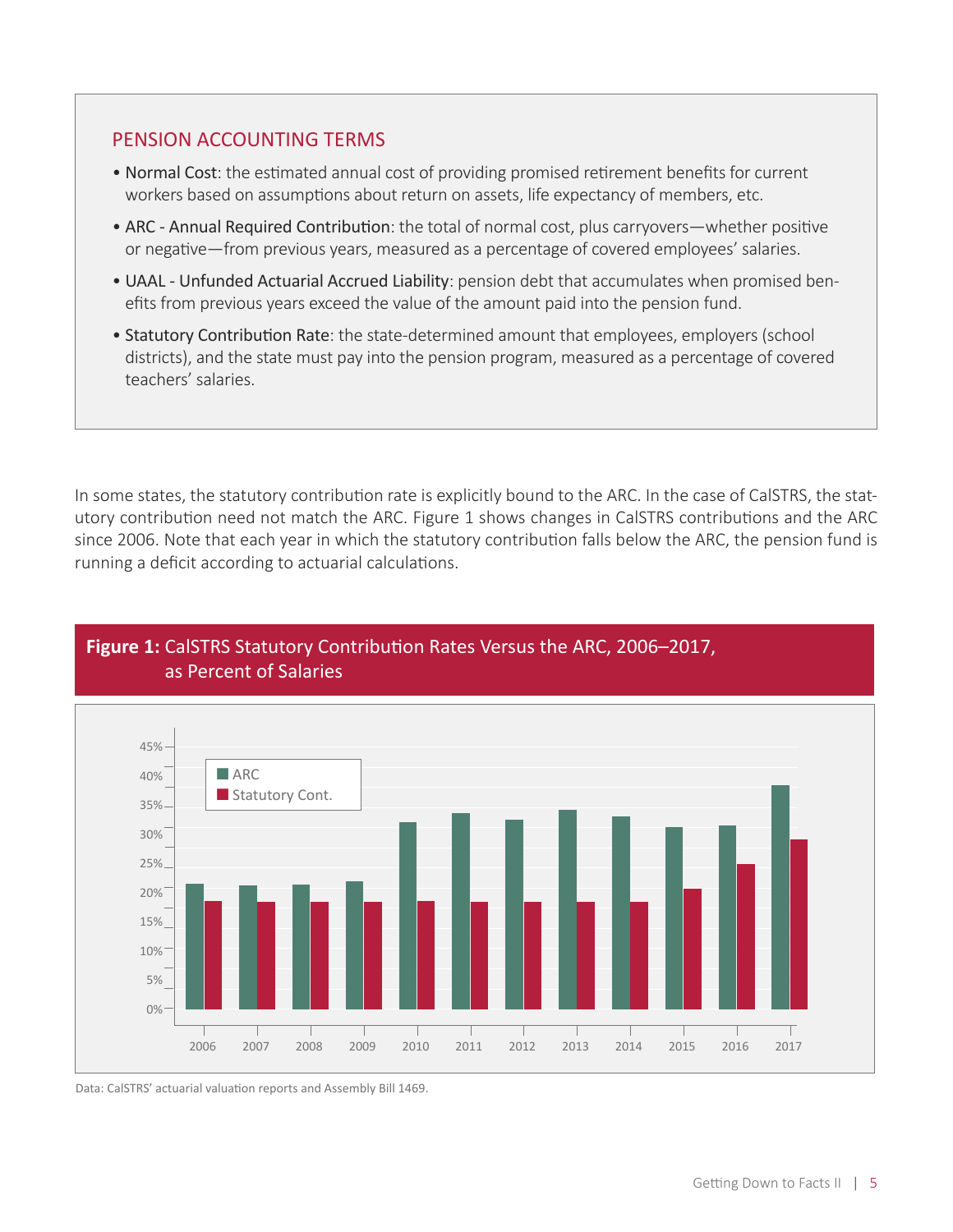#### The total CalSTRS contribution rate is legislated to nearly double by 2021

Pension costs are rising in public plans across the United States. Figure 2 shows the increase in employer pension contributions on behalf of school employees since 2004 nationally, measured in per-pupil terms. The figure is constructed and made available by Robert Costrell at the University of Arkansas.



Data: BLS, National Compensation Survey, Employer Costs for Employee Compensationl NCES Digest of Education Statistics; BLS, CPI; author's calculations explained in Robert M. Costrell:

http://www.teacherpensions.org/blog/school-pension-costs-have-doubled-over-last-decade-now-top-1000-pupil-nationally

Consistent with the national trend documented in Figure 2, pension costs are rising in California. As a matter of state statute, CalSTRS contributions are paid by three groups: employees (teachers), employers (school districts), and the state of California.

Assembly Bill 1469, approved by the governor in 2014, set into motion the current rise in CalSTRS contributions, beginning with the 2014-15 school year. Figure 3 shows past and projected (per direct legislation) CalSTRS statutory contribution rates starting with 2006 and continuing through 2021, the last year of increases scheduled by AB 1469. The vertical axis is measured in percentage points of covered teacher salaries. The total height of each bar represents the total contribution. Each bar is also subdivided to show shares for the three contributing groups. Through 2017, the bars in Figure 3 (on the following page) match the red bars in Figure 1 (on the previous page).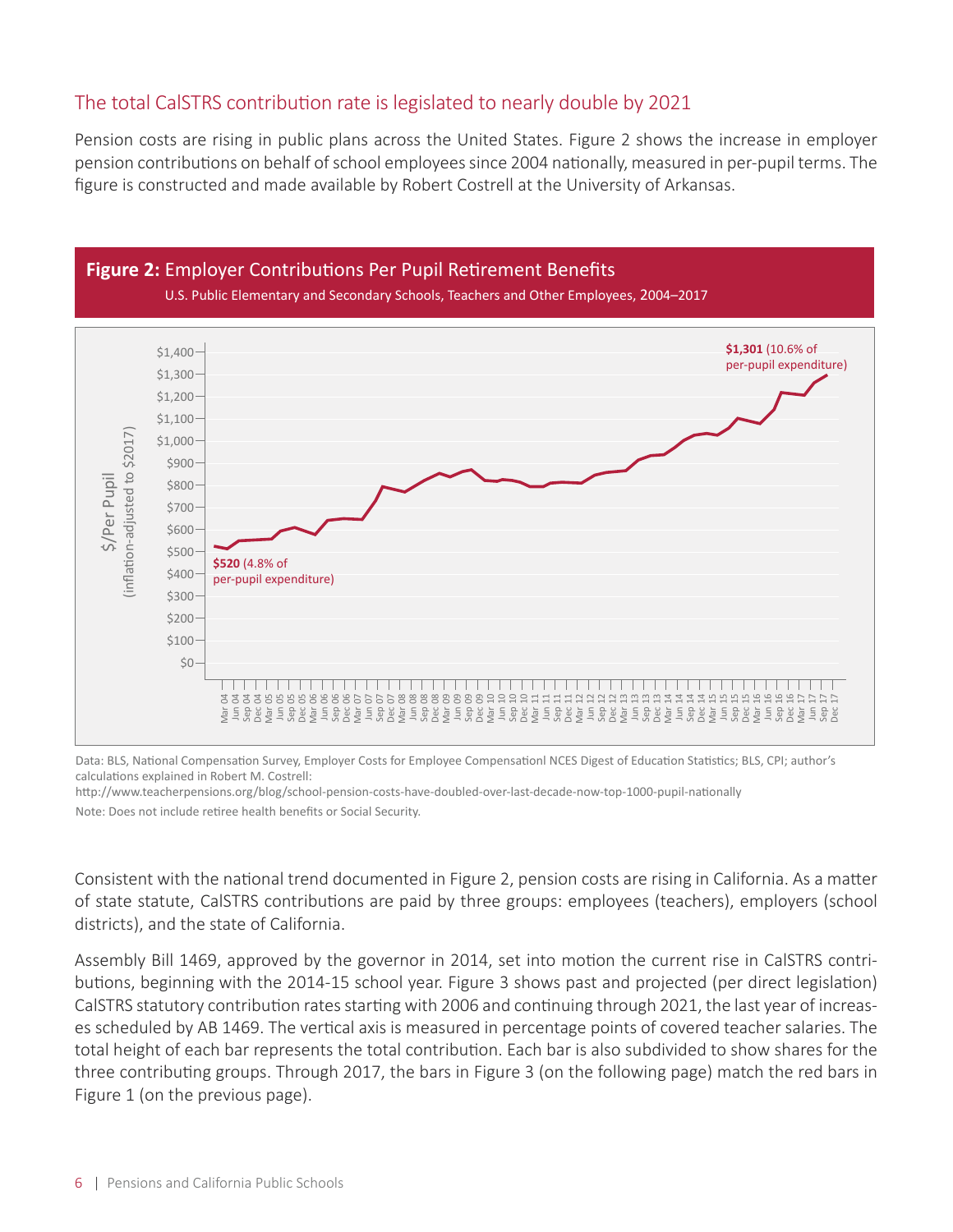

#### **Figure 3:** Realized and Projected CalSTRS Statutory Contributions, 2006–2021, as Percent of Salaries

Data: CalSTRS' actuarial valuation reports and Assembly Bill 1469.

Notes: Projections are as legislated by Assembly Bill 1469. The projected average employee contributions depend on the proportion of CalSTRS members in each tier of the plan (who are scheduled to pay different rates under AB 1469). Estimates here are based on rough projections of member demographics from CalSTRS' actuarial valuation reports. Although employee contribution rates remain the same for each tier from 2017 onward (unless normal costs rise substantially, which we do not allow for in the graph), the estimated average member contribution rate decreases slightly over time as more second-tier members enter.

Figure 3 shows that between 2014 and 2021, AB 1469 calls for the total contribution rate to nearly double from 18.3% to 35.3%. Although all three contributing parties—teachers, school districts, and the state of California—are experiencing rate increases, school districts are affected the most. In 2013-14, school districts contributed 8.25% of teacher salaries to CalSTRS. By 2020-21, this rate more than doubles to 19.1%.

Provisions of AB 1469 also allow the contribution rates of employees, school districts, and the state to fluctuate, depending on CalSTRS' financial condition. Of the three contributing parties, the state is most at risk of rate fluctuations. Currently the state rate is projected to rise beyond the initially legislated level by an extra 0.5 percentage points of teacher salaries annually—the maximum allowable annual increase under Assembly Bill 1469—for seven consecutive years (beginning with fiscal year 2017-18). Assuming this full projection comes to fruition, by 2024 the total state rate will plateau at 9.8% of teacher salaries.

#### Pension costs are rising because of accumulated debt and a change in assumptions

Like other state teacher plans nationally, contributions to CalSTRS are rising primarily because of the accumulation of substantial debt. As of the 2017 Actuarial Valuation Report, the CalSTRS UAAL was just over \$107 billion and the cost of servicing the UAAL was roughly 18% of covered salaries.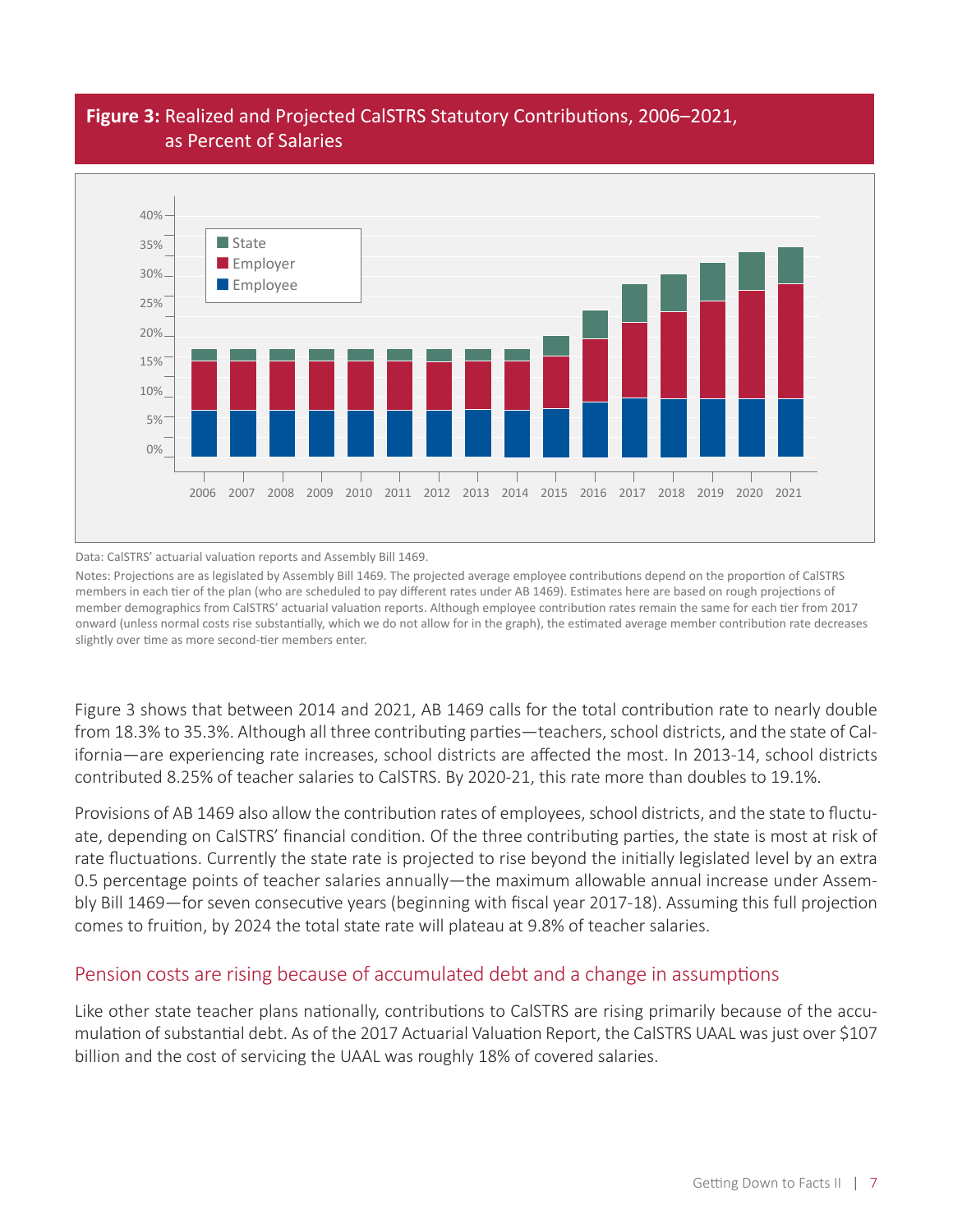Notably, the contribution rate increases do not correspond to improved benefits. In fact, as discussed above, benefits were recently reduced for new members. (Legal precedent blocks benefit reductions for existing employees.)

The growth in debt is driven by two factors:

- CalSTRS assumes too high a rate of return on assets.
- The Annual Required Contribution, as reported by CalSTRS actuaries, has been consistently underpaid.

The consistent underpayment of the ARC, as documented in Figure 1, is like a monthly credit card bill that is not paid in full. As a consequence, the balance has gotten larger and larger, requiring bigger and bigger payments.

In addition, the ARC, as reported by actuaries, is too low because of the high assumed rate of return on assets. CalSTRS collects contributions today to pay for promised benefits in the future. With a high assumed rate of return, actuarial calculations can underestimate what is needed in current contributions to fund future promised benefits.

Since 2010, CalSTRS has made a steady effort to lower the assumed rate of return. As of 2009, CalSTRS assumed an 8% annual return on assets, which is fairly typical of state and municipal plans nationally. By 2011, the rate had been lowered to 7.5%, and in 2016 it was lowered to 7% (effective beginning in 2017). Although these rate changes are fiscally responsible, every time the assumed rate of return is lowered the calculation of the pension debt rises because projected investment returns are less. Even seemingly small moves in the assumed rate of return—for example, by 0.25 or 0.5 percentage points—can have dramatic impacts on the financial condition of the plan given the large sums involved and compounded returns. In addition to the debt issue, the reductions to the CalSTRS' assumed rate of return on assets have contributed to the recent rise in the contribution rate.

Although the trend in the CalSTRS assumed rate of return is moving in the right direction, there is more bad news. The new assumption of a 7% return is still too high, according to financial economists. If true, the unfunded liabilities will continue to accumulate as CalSTRS takes in too little in contributions to fund future promised obligations.

#### All options going forward involve some trade-offs

The authors identify two basic paths that will allow California to combat the persistent accrual of unfunded liabilities, which is at the heart of the pension problem.

One path is to further lower the assumed rate of return to a realistic "long-term guaranteed rate." Doing so will raise contribution costs further unless benefits are reduced. As noted above, California has already reduced benefits to some degree, but much larger changes would be needed. The state could dramatically reduce retirement benefits for new entrants into teaching, and perhaps also reduce cost-of-living adjustments (COLAs). These benefit reductions would put downward pressure on required contributions by reducing long-term liabilities.

The second path involves changing the CalSTRS plan structure in a way that eliminates or de-emphasizes the defined-benefit approach currently in place in favor of a "defined-contribution (DC)" approach. The latter is the typical structure used among private employers. This type of reform has been done for teachers in other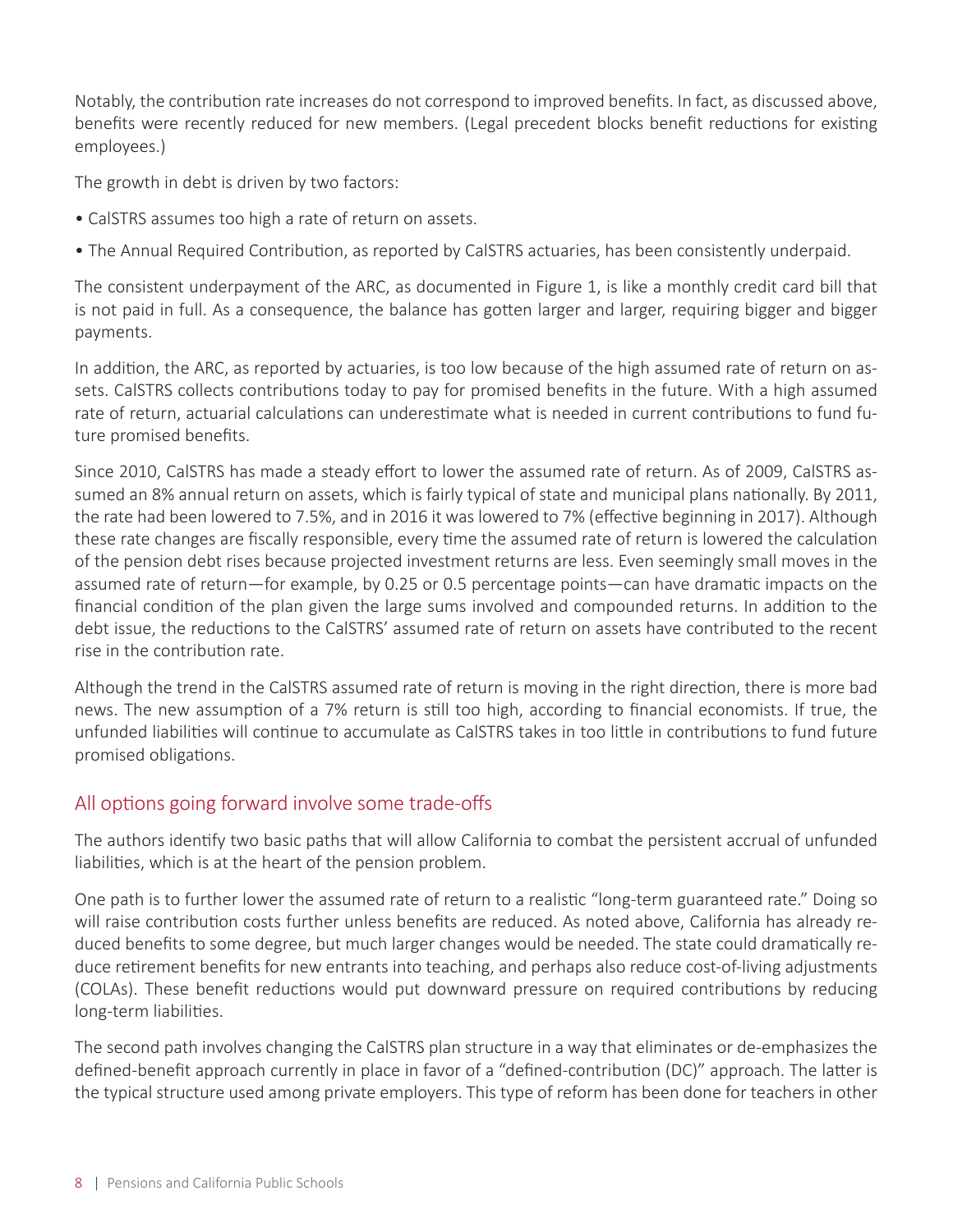states using a variety of approaches that incorporate at least some aspects of a DC plan. Some states have completely done away with traditional DB plans—for example, by moving entirely to a DC plan—but most have not gone that far. Middle-of-the-road reforms that have retained a traditional DB presence include approaches that let teachers choose between defined-benefit and defined-contribution plans or offer hybrid plans that include DB and DC components. The full report lists which states have undertaken which kind of reform and describes some models of each.

#### PENSION PLAN TYPES

- DC Defined Contribution: a plan in which the value of a worker's retirement account is entirely a function of the contributions made by the worker, contributions on her behalf by the employer, and investment returns.
- DB Defined Benefit: a plan in which the retirement benefits are defined by a specific formula rather than being directly linked to contributions at the individual level.
- CB Cash Balance: a hybrid plan that combines features of both DB and DC plans. CB plans have individual retirement accounts into which employees and employers contribute. They are managed centrally and offer a guaranteed rate of return. At retirement, the balance is annuitized to provide a "stream of payment" benefit similar to a traditional DB plan.

An objective of pension plan reform is to better control both costs and risk. De-emphasizing defined benefits can achieve this objective. Given that cost control is a goal, an initial reaction might be that reform must make teachers worse off. However, this need not be the case. Indeed, there are opportunities for changes that improve cost management while minimizing harm to teachers, and teachers can even benefit.

The following analysis of the dimensions of risk for teachers highlights how and why this can be true.

| Type of Risk for Teachers                                  | Defined-Benefit Plan                                                                                                                                                                                                                                                                                                         | Defined-Contribution Plan                                                                                                                                         |
|------------------------------------------------------------|------------------------------------------------------------------------------------------------------------------------------------------------------------------------------------------------------------------------------------------------------------------------------------------------------------------------------|-------------------------------------------------------------------------------------------------------------------------------------------------------------------|
| Investment risk                                            | Guaranteed rate of return, not subject to<br>market fluctuations, provides clear advantage.                                                                                                                                                                                                                                  | Risks are present, though modern<br>plans are reducing exposure<br>somewhat by streamlining<br>investment choices.                                                |
| Career uncertainty risk                                    | Given differences in teacher tenure, benefits<br>are distributed unevenly depending on how<br>long a teacher works.                                                                                                                                                                                                          | Teachers who work less than a<br>full career or who choose to work<br>beyond their CalSTRS "peak benefit"<br>date could be better off.                            |
| Intergenerational<br>risk due to growth of<br>pension debt | Structure facilitates resource transfers across<br>cohorts so younger teachers may receive less<br>in benefits than older teachers (as happened<br>with AB 1469), can expect to pay more into<br>the pension plan, and may bear other costs if<br>districts have to cut expenditures to pay for<br>increasing pension costs. | Individual accounts are fully funded<br>in real time so the system does<br>not count on younger teachers'<br>contributions to pay for older<br>cohorts' benefits. |